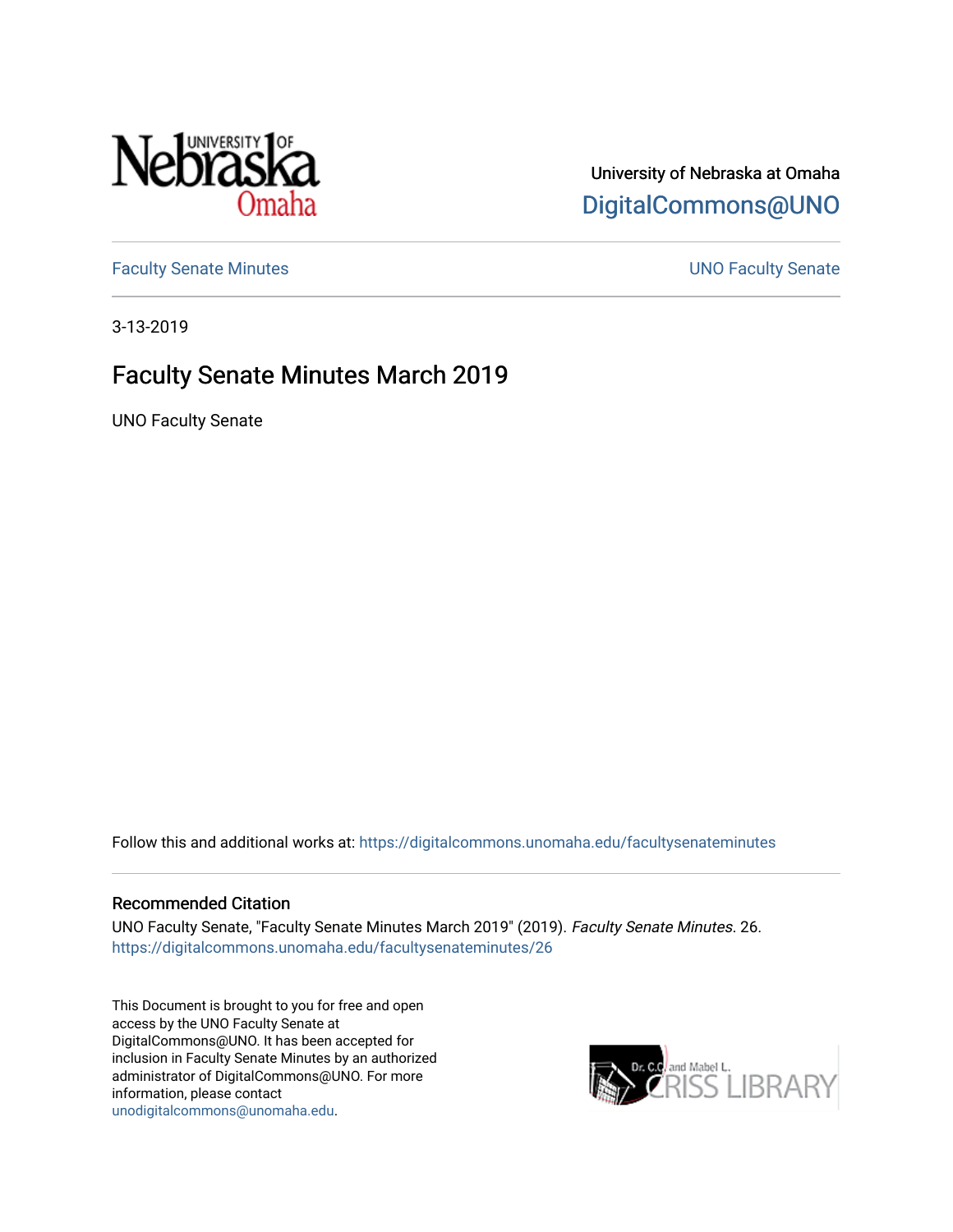

# **2018-2019 Faculty Senate** *Minutes*

#### \_\_\_\_\_\_\_\_\_\_\_\_\_\_\_\_\_\_\_\_\_\_\_\_\_\_\_\_\_\_\_\_\_\_\_\_\_\_\_\_\_\_\_\_\_\_\_\_\_\_\_\_\_\_\_\_\_\_\_\_\_\_\_\_\_\_\_\_\_\_\_\_\_\_\_\_\_\_ \_\_\_\_\_\_\_\_\_\_\_\_\_\_\_\_\_\_\_\_*Wednesday, March 13, 2018, 2 p.m., ASH 196* \_\_\_\_\_\_\_\_\_\_\_\_\_\_\_\_\_\_\_\_\_

- **Members:** Adidam, Anderson, Barone, Bereitschaft, Boron, Cast-Brede, Cooper, DeSanti, Garcia, Hale, Huq, Johnson, Kelly, Logsdon, Nash, Peterson, Podariu, Qureshi, Randall, Schaffer, Schoenbeck, Sharif-Kashani, Stacy, Surface, Tisko,Winter, Woody, Zhong
- **Excused:** Davidson, Guerra, Kealey, Prisbell
- **Absent:** Arbelaez, Kilinc, Lee, MacArthur, Rowe, Tiller,

**Presentation:** Laura Wakefield, Manager of Employee Relations, Development, & Recruiting. *"Faculty/Staff RESPECT Survey."*

\_\_\_\_\_\_\_\_\_\_\_\_\_\_\_\_\_\_\_\_\_\_\_\_\_\_\_\_\_\_\_\_\_\_\_\_\_\_\_\_\_\_\_\_\_\_\_\_\_\_\_\_\_\_\_\_\_\_\_\_\_\_\_\_\_\_\_\_\_\_\_\_\_\_\_\_

\_\_\_\_\_\_\_\_\_\_\_\_\_\_\_\_\_\_\_\_\_\_\_\_\_\_\_\_\_\_\_\_\_\_\_\_\_\_\_\_\_\_\_\_\_\_\_\_\_\_\_\_\_\_\_\_\_\_\_\_\_\_\_\_\_\_\_\_\_\_\_\_\_\_\_\_

- **I. The meeting was called to order at 2:22 p.m.** by President Kelly.
- **II. The Minutes** of February 13, 2019, were approved as submitted.

#### **III. Officers' Reports**

**A. President's Report:** Senator Kelly sent the following letter to all UNO faculty. Faculty colleagues,

Hello again! I hope this message finds you well. Spring Break will soon be upon us, although the thermometer reading today may indicate otherwise. I would like to update you on a few pressing items.

We received good news from Chancellor Gold about enrollment. Spring enrollment is down 1.9% compared to Spring 2018. This is a slight improvement from the Fall, which saw a decrease of 2.1% compared to Fall 2017. This reduced drop in enrollment resulted in a savings of \$600,000. We continue to work with the Office of Institutional Effectiveness to explore ways to increase student retention.

Thank you to everyone who has shared with me questions about the University's new health insurance policy as well as my friends and colleagues in Human Resources who have helped to answer some of these questions. A major concern for faculty and staff remains finding providers who are in-network. For those of you who would like to have your physician or provider join the UMR network, please use the form at the following site: [https://fhs.umr.com/print/UM0535.pdf.](https://fhs.umr.com/print/UM0535.pdf) For a searchable list of in-network providers, visit UMR's dedicated University of Nebraska plan website:

[https://fhs.umr.com/oss/cms/styles/desktop/global/global/global/views/UniversityOfN](https://fhs.umr.com/oss/cms/styles/desktop/global/global/global/views/UniversityOfNEProviderSearch.html) [EProviderSearch.html.](https://fhs.umr.com/oss/cms/styles/desktop/global/global/global/views/UniversityOfNEProviderSearch.html) And if you have had bad experiences with the new insurance plan, please continue to contact me.

The Faculty Senate requested Central Administration to increase the number of providers of retirement account service that are more cost effective in their stock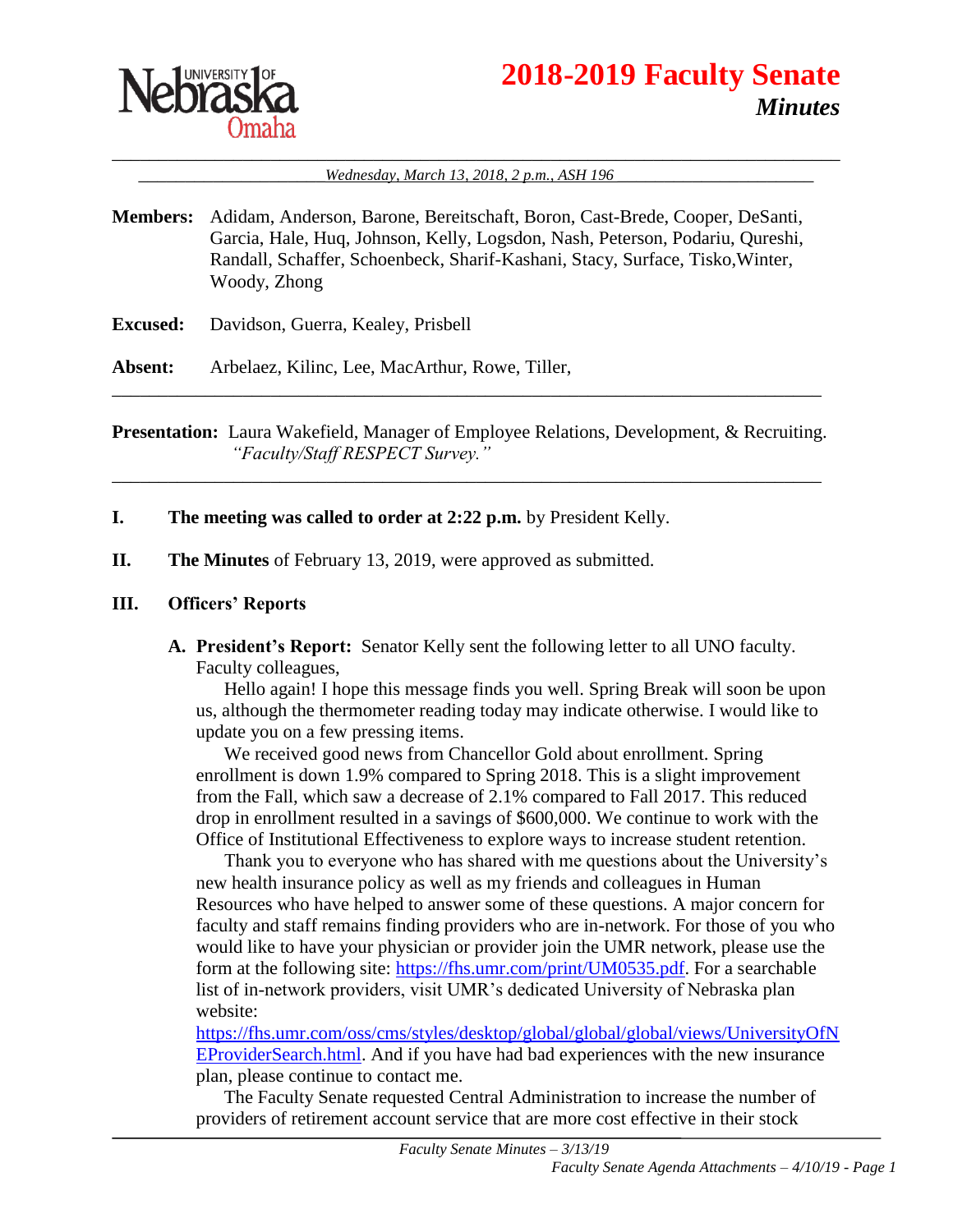mutual fund fee structure. I spoke with Doug Ewald, Vice Chancellor for Business, Finance, and Business Development; he informed me that Central Administration is exploring the possibility of adding another Fidelity fund under what they refer to as their "K-Class". These funds, sometimes called "institutional funds" offer expense savings to institutional investors and qualified capital pools, like pensions and taxdeferred plans. With respect to overall fund administration, Central Administration is considering issuing an RFP for overall retirement plan administration in 2020. Any move could add to or replace the current providers (Fidelity and TIAA).

Many of you have already taken advantage of the pilot "Block Membership" program at Campus Recreation, which launched last month. In this program, eligible faculty and staff may select one of three time blocks as their membership choice: Option 1 (6AM-9AM, M-F); Option 2 (11AM-2PM, M-F); and Option 3 (4PM-7PM, M-F). Purchase of this membership option grants an individual access to Wellness Center programs and facilities during their selected time block. This membership option must be purchased for an entire semester at the price of \$50 per semester. Thank you to my past and present colleagues in Faculty Senate and on Staff Advisory Council for their time, effort, and support to make this initiative a reality, particularly to President Laura Grams and Senator Griff Elder.

Finally, the Search Committee for UNO's new Senior Vice Chancellor of Academic Affairs conducted interviews with eleven candidates on February  $25<sup>th</sup>$  and  $26<sup>th</sup>$ . From that list, we have identified four finalists who will visit campus the week of March  $11<sup>th</sup>$ -15<sup>th</sup> and the week of April  $4<sup>th</sup>$ -8<sup>th</sup>. The UNO Office of University Communications will release additional information soon.

My best wishes to you all. It has been inspiring working with students, staff, and faculty. I admire your patience and resiliency during a time of uncertainty; it is a continued honor to represent you.

- **B. Secretary/Treasurer Report:** Senator Stacy gave the following reports**.**
	- **1. EC&A:** No Meeting was held in February due to weather.

| Res.<br># | Date<br><b>Senate</b><br><b>Passed</b> | <b>Title</b>                                                              | <b>Admin</b><br>Accept | <b>Sent for</b><br><b>Senate</b><br><b>Action</b> | Denied/<br>Deferred/<br>In<br><b>Progress</b> | <b>Final Action/Resolved</b> |
|-----------|----------------------------------------|---------------------------------------------------------------------------|------------------------|---------------------------------------------------|-----------------------------------------------|------------------------------|
| 4365      | 2/13/19                                | Newly Elected<br>Senators (term:<br>2019-2022)                            |                        |                                                   |                                               |                              |
| 4364      | 2/13/19                                | To Revise UNO<br><b>Faculty Senate</b><br>Constitution &<br><b>Bylaws</b> |                        |                                                   |                                               |                              |
|           |                                        |                                                                           |                        |                                                   | <b>TO BE FOLLOWED UP</b>                      |                              |
|           |                                        |                                                                           |                        | <b>CARRIED FORWARD</b>                            |                                               |                              |

**2018-2019 Resolution Action Table**

- **2. Treasurer's Report:** Senator Stacy gave the February Budget Report.
- **IV. Executive Committee Report:** Senator Barone reported the Executive Committee was busy tying up loose ends for the end of the 2018-2019 year in May. Standing Committee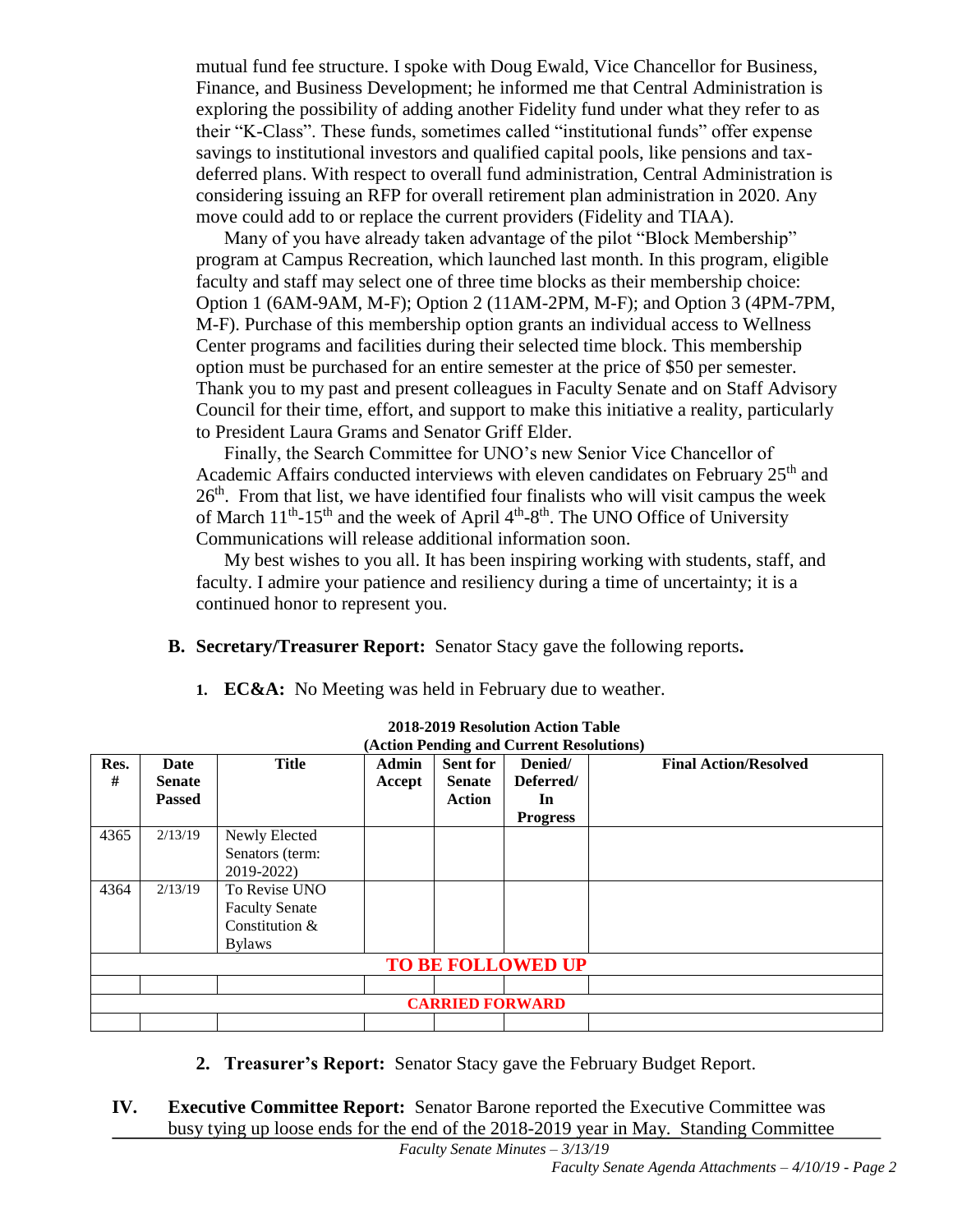chairs were asked to note what could be considered resolved.

Senator/President-Elect Hale suggested one goal for 2019-2020 be a change in report hierarchy of campus/university committees. He will more fully prepare this idea for the August Retreat.

### **V. Standing Committee Reports**

**A. Committee on Academic and Curricular Affairs:** Senator Hale reported the Committee met February 27, 2019.

Present: Hale, Matt; Woody, Robert; Randall, Amanda; Schaffer, Connie; Kealey, Burch

Excused: MacArthur, Kelly;

## **From PENDING:**

**1. Early College High School:** *(EC&C sent to A&CA 2/7/18)* *(3/6/19 The EC&C resolved this by putting it on the next EC&A agenda)*

*(Resolved 3/13/19)*

- **2. Plagiarism**
- **3. Student Evaluation Responses**
- **4. Proposals that come before us seeking an endorsement**
- **5. A policy to clearly establish the rights of students to seek accommodation around class activities (assignments, attendance and examinations) that are scheduled and conflict with important religious observations:** *(2/27/19)* There was not been any action on this item.
- **B. Committee on Educational Resources & Services:** Senator Schoenbeck reported the committee met Wed. Feb. 27, 2019**.**

Present: Adidam, Davidson, Schoenbeck, Surface, Zhong. Excused: Lee

The committee reviewed two applicants for the Paul Beck Memorial Scholarship. The committee will recommend that these applicants receive awards (one undergraduate, one graduate), but will also ask for the extension of the application deadline to March 20, 2019, in the hopes of receiving additional applications. The total amount available for awards is approximately \$5000. This will allow review of additional applicants at the end of March in time for a recommendation in April.

Jaci Lindburg has accepted our invitation to explain the nature of the proposed College Consortium at our March 27 meeting.

The committee reviewed concerns that have been expressed over changes in the campus mail service, and identified a legitimate concern: unsecured mail bins in high traffic areas. The committee will collect information about current standard practices and possible secure alternatives, and offer a recommendation subsequently.

## **PENDING:**

- **1. Payroll Deduction for Paul Beck Scholarship** (2/7/18) (3/7/18)
- **2. Mail Services Now Under UNMC**
- **3. Research of College Consortium:**
- **C. Committee on Faculty Personnel & Welfare:** Senator Huq reported the Committee met on Feb. 27 in MH 303S.

Senators Present: Claudia Garcia, Ziaul Huq, Ramon Guerra, Marshall Prisbell, Ramazan Kilinc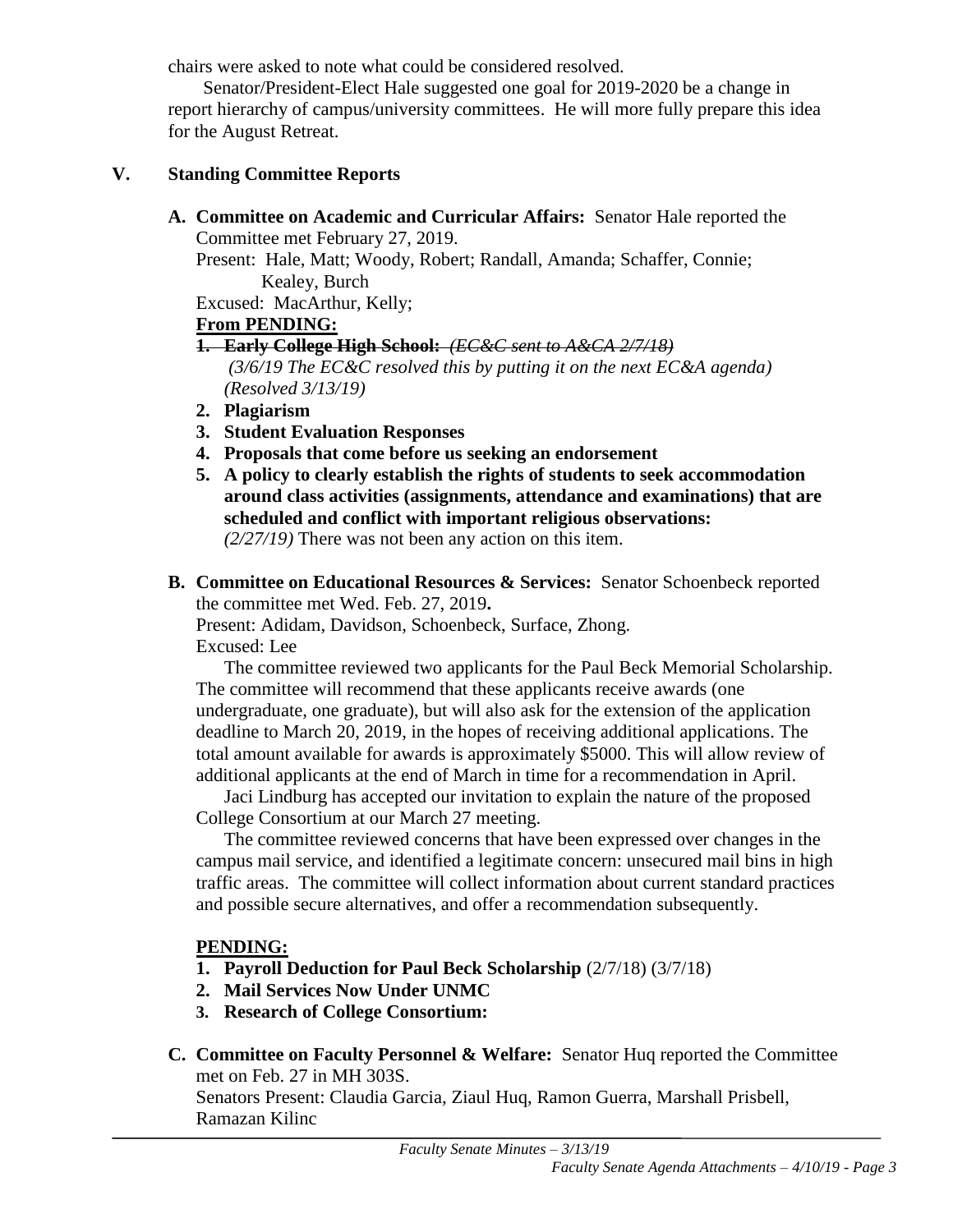#### Excused: Dale K Tiller

Members unanimously elected Dr. Claudia Garcia as the Vice-Chair of the FP&W committee. The committee discussed the six responses received from the survey that was mailed to all UNO faculty. There were two responses that requested revamping of part-time faculty compensation and benefits, case was made about the fact that part-time faculty do not receive any raise although they may have worked for a long time for the university, and they do not receive any benefits at all. Suggestion was made to extend half-off tuition for children of part-time faculty and ability to buy into university health care plan would be nice. Committee felt that these are issues to be addressed by colleges and departments hiring the part-time faculty, and ultimately by the university central administration.

Another response that attracted our committee attention was the suggestion to look at Gender pay gaps within similar programmatic disciplines and across comparable disciplines. This is a pertinent issue that plague many institutions across our nation. It is only proper that there has to be fair and equitable pay for everyone. The committee considers that this is an issue to be addressed by AAUP, and will notify the faculty who brought it up to talk to the union.

One faculty member suggested that the Faculty Senate needs to overhaul the Professional Conduct Committee's mandate, policies, and protocols without giving any reasons as to why it should be done. We are going to ask him for his reasons, and we will forward his concerns to the appropriate committee *(Faculty Senate Constitution/Bylaws Revision Committee)*. Another suggestion was made about tying up the faculty wellness-based incentive program with faculty professional development and alumni engagement work. Although the wellness program will have a benign effect on professional development, the committee could not figure out as to how this can be operationalized.

One faculty member brought forward an important issue that face mostly new faculty joining UNO. UNO's transition to web based performance appraisal system Digital Measures, and Concur for travel expense reimbursement has made life easier for some faculty who are computer savvy, and made faculty life a challenge for many that are new or are not good with computers. Among these two systems, Concur is the harder one to master. In some colleges there are administrative assistants who take care of faculty travel requests, and billing, however, not all departments within certain colleges have that support. Faculty in such departments have to do everything themselves. Although, there is help available if one can track down the right person in the Information Services department. The problem is, it is not readily apparent as to who is the right person to seek help from. The committee has decided to look into this matter to make the process of seeking that help more transparent, a little more user friendly.

#### **PENDING:**

- 1. **Faculty/Staff Safety Processes.**
- **2. Accessibility to Classroom IT Equipment**
- **D. Committee on Goals and Directions:** Senator Bereitschaft reported the Committee met February 27, 2019**.**

Present: Senators Bereitschaft, Stacy, Logsdon

Absent/Excused: Senators Sharif-Kashani, Arbelaez, Tisko

The committee had a productive meeting with representatives from UNO  $\&$ UNMC facilities as well as OPPD. The goal was to chart a path forward in bringing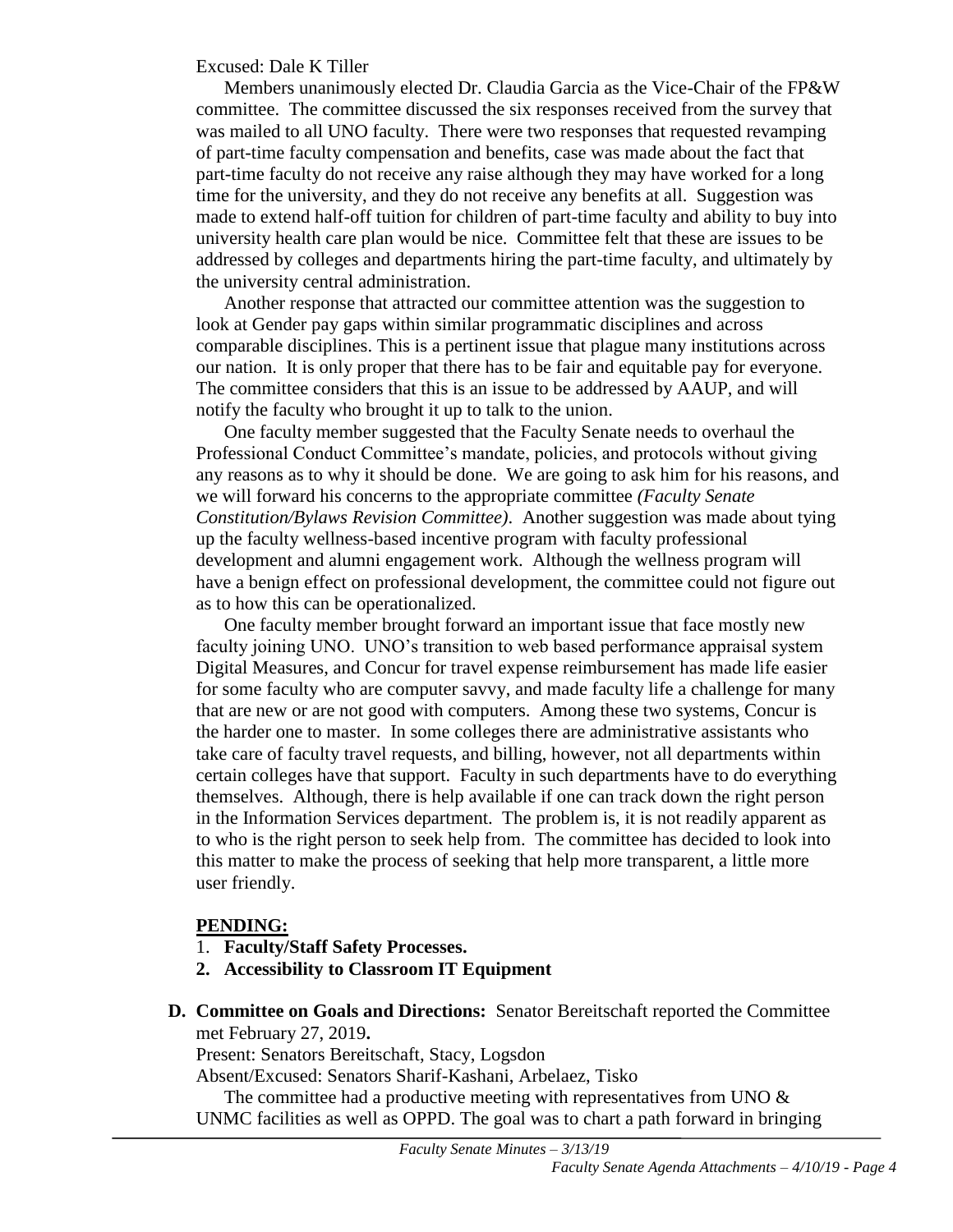solar power generation to the UNO campus.

Ken Hansen, AVC of Facilities at UNMC, shared experience funding 1,500-panel solar array on UNMC campus. They contracted OPPD (as part of an interlocal agreement) to work with a consultant to plan and install the array, suggested that UNO facilities may want to follow a similar approach. Funding was secured as a low interest loan (2%) through Metro Credit Union and the State Energy Office in combination with energy savings fund at UNMC.

John Amend, Asst VC & Director of FMP, shared with the group past and current reports and projects related to renewable energy. He also explained the process of developing infrastructure projects at UNO. Mr. Amend suggested avoiding financing the solar project if at all possible.

Nebraska Environmental Trust (NET) has been identified as a potential source of funding, though they highly encourage that any funds be matched. NET dollars have been used on campus to finance EV charging stations. Grants have been available totaling into the hundreds of thousands.

Pay-back period on solar array expected to be about 7-15 years. Most substantial benefits to the university, however, are likely to be enhanced educational and research opportunities afforded by an on-site solar project. Several faculty have been in contact with the committee and have expressed interest in using the array for teaching and research. UNO'S stature, brand and reputation as a leader in sustainability would also be raised by this effort.

Moving forward, Mr. Hansen and Amend will be in further contact with OPPD and the State Energy Office, and will consider scope and siting of the project. Ideally, the panels would be situated in a visible location that is also accessible to students and faculty. Mr. Hansen suggested going big with a 500 KW (\$1 million+) rooftop project similar to UNMC.

The G&D committee will further consult with faculty and research NET and other funding opportunities. UNO and UNMC facilities leadership will be in contact with the committee.

#### **PENDING:**

#### **1. Solar Panels at UNO**

**E. Professional Development:** Senator Boron reported the Committee met on Wednesday, February 27, 2019**.**

Present: Senators Boron, Cast-Brede, Cooper, DeSanti, Winter Absent: Senator Podariu

We discussed our four remaining charges.

1. **Faculty Personal Web-pages on the UNO Website**

It seems that all faculty needs are still not being met, and the burden is being put on the faculty. We are going to try to get Brett Blackman to come to one of our committee meetings to work on this issue further. If senate committee members would like to send priority areas/questions, please send to *jboron@unomaha.edu* 

#### 2. **Student Evaluation Response Rates**

We received confirmation that response rates are not being used as a measure of student engagement, and are not used to make decisions or evaluate faculty (yearly evaluations or RPT) in regards to student engagement based on response rates. Thus, we would like to propose the following resolution: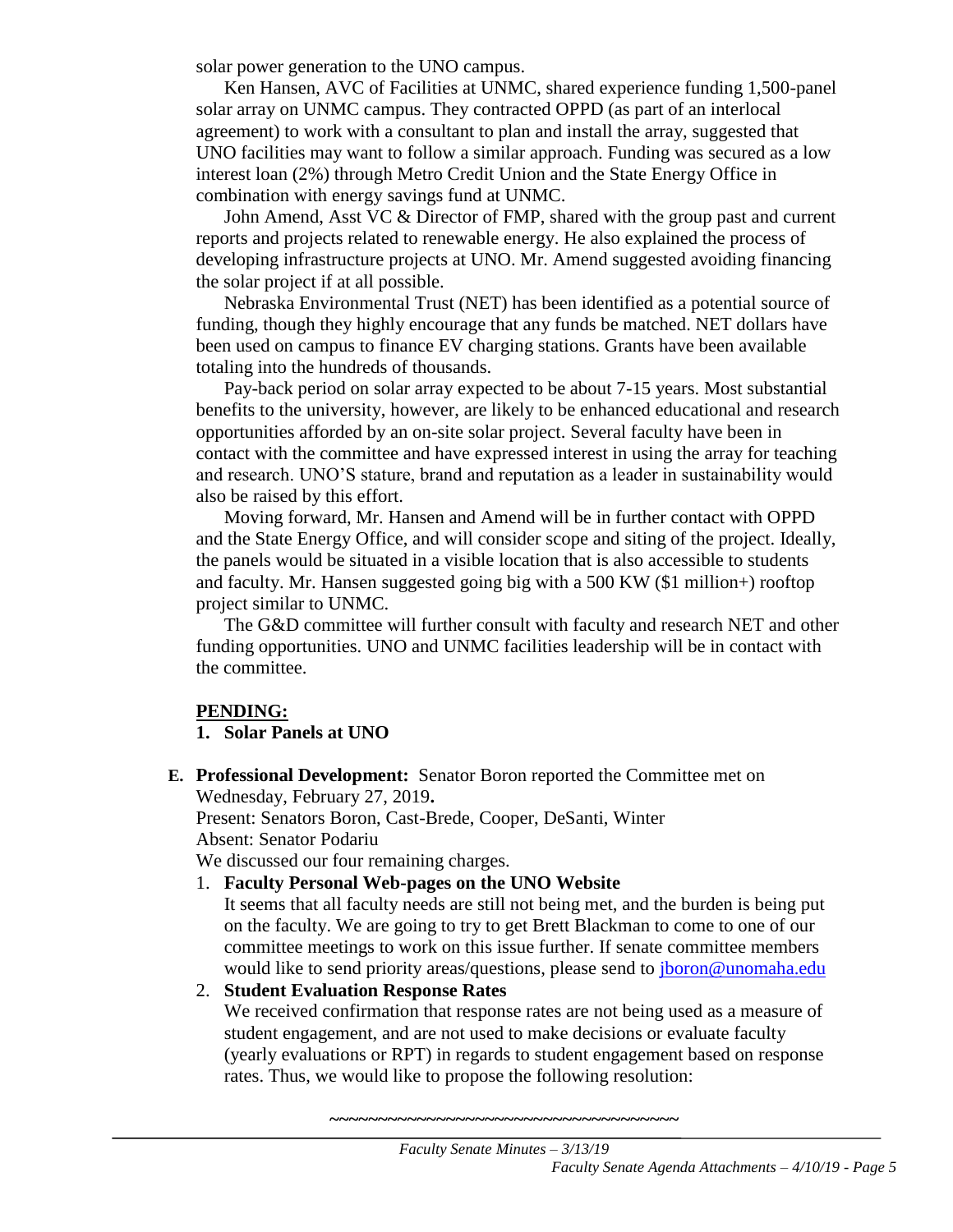Senator Boron moved the following resolution for the Committee. It passed.

#### **RESOLUTION 4366,** 3/13/19**: Response Rates on Student Evaluations of Teaching Will Not Be Used as an Indicator of Student Engagement for RPT Decisions and/or Yearly Evaluations**

BE IT RESOLVED that response rates on student evaluations of faculty shall not be used as a measure of student engagement or play a role in personnel and merit decisions.

**~~~~~~~~~~~~~~~~~~~~~~~~~~~~~~~~~~~~**

- 3. **Faculty Professional Development Leave policies/procedures** We have not received any more feedback on this agenda item and will thus consider it closed/completed.
- 4. **Creation of an Easily Found List of What Retiring Faculty Need to Know** We plan to draft a structure that should be housed on the HR website so that faculty may be able to easily find the information that we have collected.

#### **PENDING:**

**1. Creation of an Easily Found List of What Retiring Faculty Need to Know for Retirement**

*(4/11/18: Sent to PD Committee.) (11/14/18: Planned action steps: HR will look at the creation of a list for those planning retirement.)*

**F. Committee on Rules:** Senator Johnson moved the following two resolutions for the Committee. Both passed.

#### **1. RESOLUTION 4367,** 3/13/19**: Professorship Committee**

**BE IT RESOLVED**, that, with the resignation of Gaylene Armstrong, the following faculty member will replace her and serve on the Named Professorship Review Committee (Kiewit, Kayser, and Isaacson Professorships) from 08/01/18, through 7/31/19.

Tej Adidam.

**~~~~~~~~~~~~~~~~~~~~~~~~~~~~~~~~~~~~**

#### **2. RESOLUTION 4368,** 3/13/19**: Faculty Representative to Campus Compliance Committee**

**BE IT RESOLVED** that, with the resignation of Paul Landow, the following faculty member be appointed as a faculty representative to the Campus Compliance Committee, to complete the three year term 8/1/16 – 7/31/19:

**~~~~~~~~~~~~~~~~~~~~~~~~~~~~~~~~~~~~**

David Carter.

#### **PENDING: 1. Involvement in Policies (such as IT)**